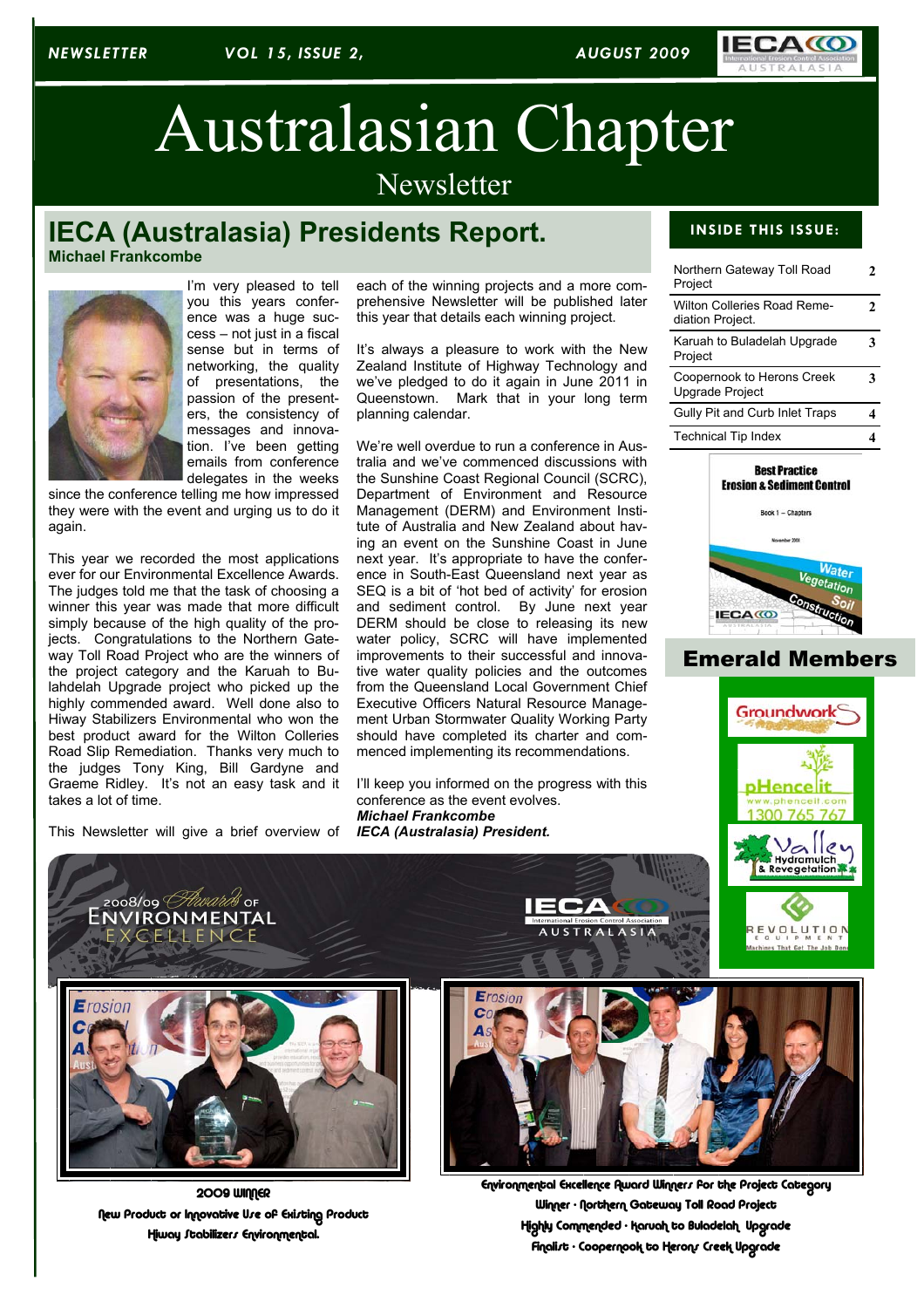# **Northern Gateway Toll Road Project -**  Northern Gateway Alliance

The New Zealand Transport Agency (NZTA) engaged the Northern Gateway Alliance (NGA) in March 2004 to design and construct the Northern Gateway Toll Road, an extension of State Highway One, 30km north of Auckland. Six Alliance partners and two sub-Alliance partners make up the Alliance with each member play-



ing a critical role in ensuring the project was innovative, efficient, and cost-effective.

The toll road passes through a historically rich and diverse landscape containing steep topography, large tracts of native bush, regionally significant streams and estuaries and areas of pastoral farmland, making it one of New Zealand's largest and most challenging roading projects. The NGA has embraced the opportunities presented within this complex setting to realise its vision "to create a visual showcase of environmental and engineering excellence."

The NGA incorporated environmental considerations on the project from a very early stage, including implementing various erosion and sediment control meas-

ures to minimise the impact of construction and maximise the end benefits to road users. These measures included partnering with the Auckland Regional Council and NIWA to undertake sediment retention studies, employing specialist project staff, empowering project engineers to manage issues themselves, and communicating to staff the importance of protecting and enhancing the environment wherever possible.

## **Wilton Colleries Road Remediation Project**  Hiway Stabilizers Environmental

Landslides and debris mudflows are common in many parts of New Zealand and result in millions of dollars of damage annually to properties and infrastructure assets.

More recently, the additional effects of cli-

mate change have resulted in an increase in both the intensity and frequency of winter storm events. Both 2007 and 2008 saw near record-breaking flood events occurring in many regions.

One of the worst affected regions was Waikato. Faced with a large number of landslides on its roading network, Waikato District Council (WDC) examined the possibility of utilizing launched soil nailing (LSN) technology on some of the sites.

One such example was the large landslide at Wilton Colleries road. The initially preferred option involved

a substantial road realignment. However, given the scale of the required earthworks and associated environmental issues WDC, following submission of a proposal from Hiway Stabilizers Environmental Ltd., opted for an LSN-based solution.

The advantages of this

technology to remediate the site were numerous. Firstly, the cost was substantially lower than a road retreat option. Secondly, as the LSN option massively reduced the required amount of natural resources the environmental benefits were significant. Finally, the work could be carried out in a fraction of the time.

The project was awarded to Hiway Stabilizers Environmental in January 2009 and was successfully completed within three weeks.

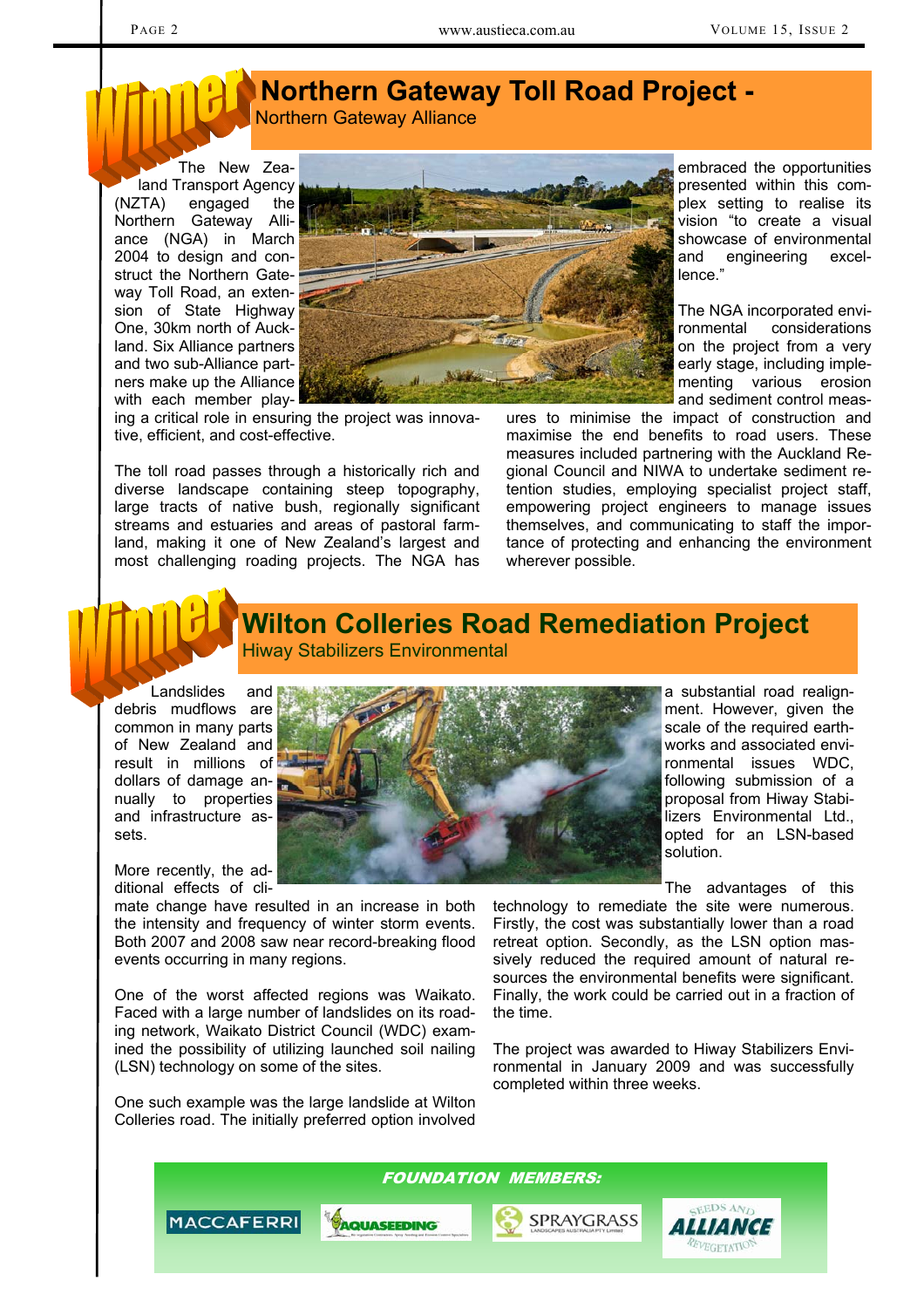# **Karuah to Buladelah Upgrade** - Pacific Highway, NSW.

Abi Group, NSW RTA

The Karuah to Bulahdelah Sections 2 & 3 Upgrade of the Pacific Highway was awarded to Abigroup Contractors Pty Ltd by the Roads & Traffic Authority of NSW in September 2006.

This \$214m contract involves the construction of 23km of separated dual carriageway

fundamentally along its existing alignment, including new intersections, two new rest areas and a total of seven twin-bridges over various creek crossings.

Abigroup was contracted to design, construct and maintain this major improvement of the highway for a period of 10 years. Construction is scheduled for completion in October 2009.

Excellence in environmental management and innovation in erosion and sediment control on the pro-



ject have been achieved through the Abigroup team's innovative approach, planning and characteristic technique of simply "thinking outside the square".

Key features and achievements to date have included:

- the approved use of an alternative basin flocculant;
- the use of the *Bedminster*  by-product in soil conditioning;
- application of sugar cane mulch within hydromulch mixes; and
- use of a desalination plant.

Abigroup's consistent application of best-practice techniques in erosion and sediment control on this crucial section of the national highway has resulted in positive outcomes for the environment and local communities.

# **Coopernook to Herons Creek Upgrade** - Pacific Highway, NSW.- NSW RTA, PB, Theiss

As the largest single highway upgrade undertaken in NSW, the Coopernook to Herons Creek Pacific Highway project has a number of significant environmental implications and constraints.

Narrow corridors, construction through

environmentally sensitive areas and a lengthy construction timeframe all have significant environmental implications.

To overcome these challenges, the Project has adopted principles described in the Department of Environment and Climate Change of New South Wales', *Managing Urban Stormwater; Soils and Construction* Volumes 1 and 2 (Landcom 2004b, 2009b). Basic management including water diver-



sions, land stabilisation and controls maintenance, have been adopted to significantly reduce the risk of environmental impacts.

Correct and prompt implementation of these fundamentals, in addition to development of new proce-



dural and engineering innovations for the management of erosion and sediment controls and other domains of environmental responsibility, has resulted in recognition from the client and regulatory agencies regarding positive environmental outcomes and a strong relationship with the surrounding community. Outcomes have also benefited the Project in the areas of project timeframe, budget and facilitated the adoption of

environmental management across the project.